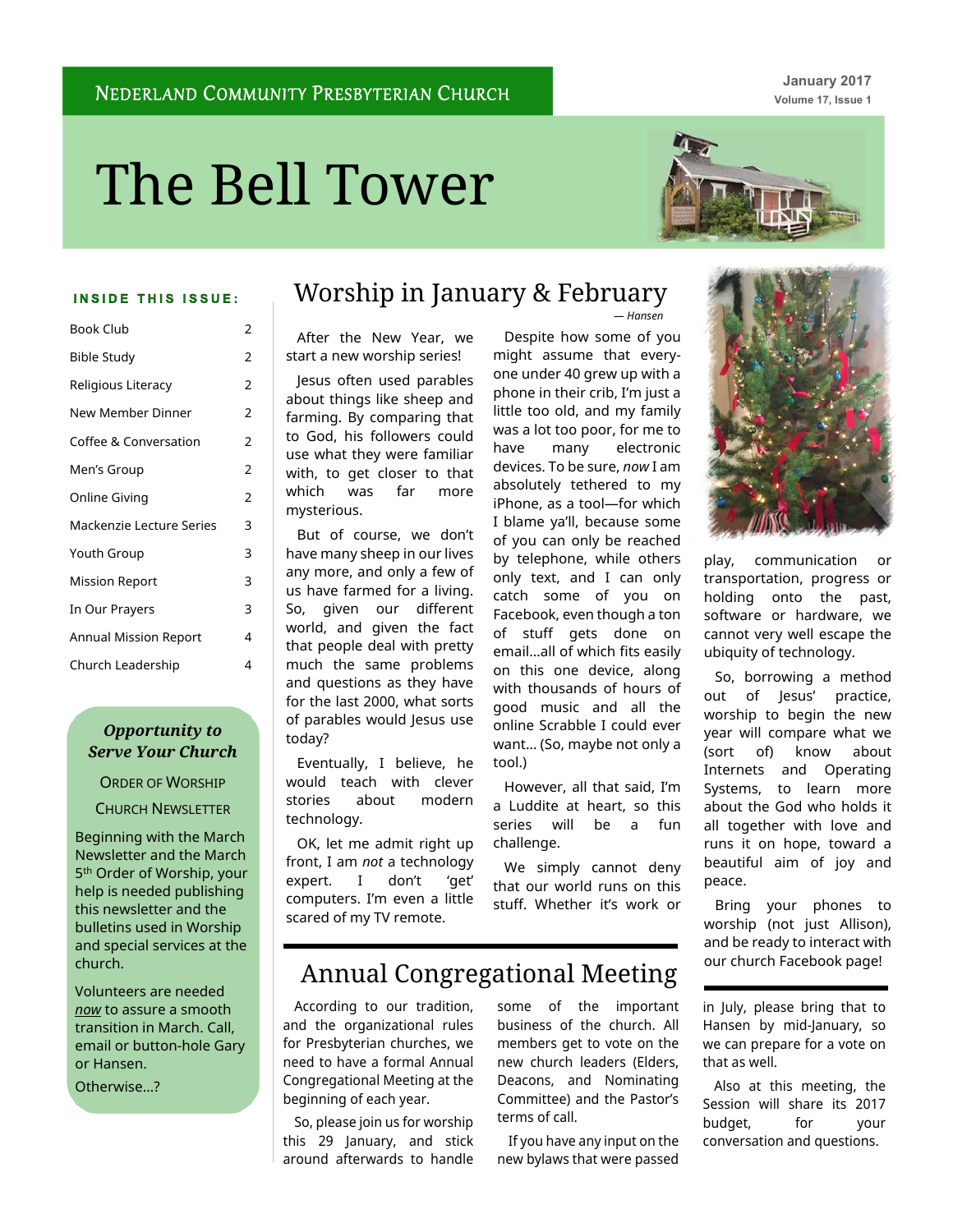

Just about every Thursday, 9 am, at *The Train Cars*, everyone is invited for coffee and conversation about life, faith, church and everything in between.

**MEN'S GROUP** is back at it in January! Meet at Salto on 22 Jan 4 pm. This is a simple chance to get to know each other better, over a coffee or a beer.

Sometimes we plan a mission project; sometimes we just talk about life or skiing or kids or cars. Guys of all ages are welcome.

#### **ONLINE GIVING**

Sure, there is an offering plate every Sunday. But if you can't come to worship, or don't carry cash, now you can also give to NCPC online! Try it out at: www.nederlandcpc.org,

with the obvious "Give Now" button. We want to make it as easy as possible for you to support the great things God is doing in this community!

# Book Club

**THE BOOK CLUB** starts back up 10 January, and continues each Tuesday at 5:30 pm in the sanctuary. (This is a little earlier than we were meeting, so that the Bible Study can piggy back afterwards.)

A number of our regular Book Club folks like history, and everyone likes Jesus, so how about a book about the "historical Jesus"? *The Meaning of Jesus* has two authors: the eminent theologian and liberal religious critic, Marcus Borg, and the thorough scholar and conservative traditionalist, NT Wright.

Together, they discuss (or, debate with kindness) what we can know, what we should believe, and how we might respond in our lives, based on the best historical evidence available, from the Bible and other ancient sources that help us understand its context and meaning. Borg can be a little precocious and Wright can be heady sometimes, but these friends wrote together, so that all of us could learn, reflect, pray, and deepen our own faith, rather than argue and pick sides.

Let's take a page out of that book!

# Bible Study

**Bible Study** is back! We've tried a couple different times, and folks keep asking for it. So, let's try again, starting on 10 January, and continuing each Tuesday at 6:45 pm in the sanctuary. (This is directly after Book Club.) Our first book will be

the Gospel of Mark, and you can prepare by reading the first three chapters. Together, we'll try to answer two basic questions: What do these stories mean, and why do/should they matter to you? Expect a little bit of history, some theology, a dose of ethics and spirituality, and a main course of conversation what do *you* hear the Spirit saying, in any given verse or passage, and what does it make you think and feel about God and what God wants for the world?

# Religious Literacy Series

The next Religious Literacy event will be 22 January, on Buddhism. You've all seen Buddhist prayer flags and are certainly familiar with the Dalai Lama.

But what about your mountain neighbors who identify with the religion? How do they live? There are spiritual similarities with Christianity, but how so, given the deep differences in our history, Scriptures, and concepts about the sacredness of life?

Of course, we'll have a great lunch, with food from Southeast Asia, where Buddhism is most popular. Stick around after worship, 11:45-1:15, and of course, invite your friends!

#### **FUTURE RELIGIOUS LITERACY EVENTS**

February 12 – Hinduism March 19 – Wicca April 9 – Taoism and other Eastern faiths May 7 – Christianity June 4 – Mormonism

# New Member Dinner

Once or twice a year we offer an opportunity for some of the new folks in church to consider joining as *official members*. Some people like to remain simply friends of the church, and they enjoy precisely the same fellowship, worship, mission, and pastoral care as everyone else. Others appreciate being able to declare their faith and allegiance to God, in this place and with these

people. The designation of official membership allows them to vote on formal church business, to stand for particular leadership roles, and to influence the policy decisions of our regional and national denominational bodies.

It worked really well last year to meet over a long dinner (as opposed to three Sunday afternoons in a row), to get to know each other's stories, learn about the history of this congregation and denomination, and to talk about how we understand God and our role in following in the footsteps of Jesus. Hansen will be polling some folks for when a good night might be, to have such a dinner—with childcare, of course. Watch for the schedule to come out soon.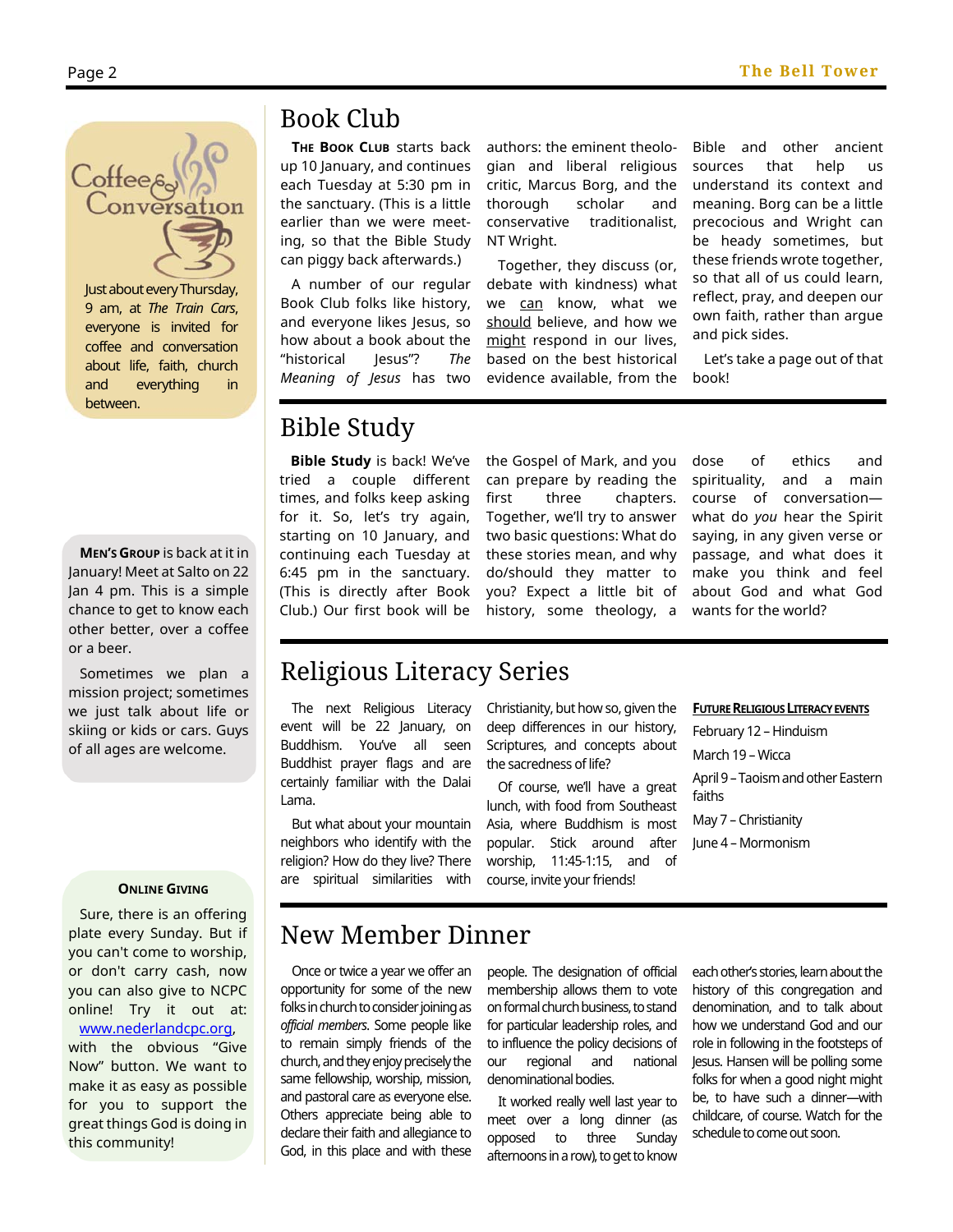# Mackenzie Lecture Series

Each year First Congregational Church (Boulder) hosts a lecture series, with a top-notch theologian.

This year they are welcoming Diana Butler Bass, whose book (*The People's History of Christianity*) the Book Club recently read. Her previous book, *Christianity After* 

*Religion*, analyzes how lived faith is changing in America, in and out of the church.

Her latest book, Grounded, is particularly about the spiritual revival happening in spite of lower church participation.

Bass will packing the weekend of 27-29 January with lectures,

workshops, and worship. The full schedule is at: www.firstcong.net/mackenzielect

ure.html, if you'd like to go to this free opportunity!

# Mission Team Report

The Nederland Food Pantry provided food for over **3,400** clients in the Peak-to-Peak Community this year. These are people you see everyday – your neighbors, your friends, your co-workers.

 This year, more locals are facing food insecurity - with fewer dollars to pay their bills and buy food. One factor in this growing crisis is that more than half of our clients, based on a recently completed survey, are now paying 50-80% of their income for housing. Many of these folks have become new Pantry clients. In an effort to address this crisis, expand our client services and provide assistance in times of community emergencies the Food Pantry has:

- **Arranged** for representatives of Boulder County Social Services and other agencies to be on-site during the hours of our food distribution on the first Thursday of each month.
- **Organized** the annual Health and Human Services Fair held each November for the past four years, featuring free

flu shots and Emergency Family Assistance Association Thanksgiving boxes.

*—* Dennis Whalen, Mission Elder

- **Provided** "Thursday Food Bags" for local children on the reduced lunch program during summer school.
- **Distributed** Holiday Food Boxes, warm clothing and toys for our clients each December for over twenty seven years - Saturday, Dec 10 for 2016.
- **Partnered** with the Town after the floods of 2013, to be on the front line in providing shelter/food, social services and relief for our Community in times of emergencies. This July, the Food Pantry set up and manned a multi-service area in the Evacuation Center for eight days, during the Cold Springs Fire. Pantry volunteers provided over 1,250 Local evacuees, firefighters and other volunteers with drinks, food, personal hygiene items and comfort
- **Taken leadership** of the Peak to Peak Housing and Human Services Task Force, working with

Boulder County support services and multiple agencies across the Peak to Peak region to improve transportation, medical services, and access to available social services without requiring a trip to Boulder for those with needs.

 **Volunteered** over 3,650 donated, service hours annually to continue the fight against hunger and to promote the safety and stability of our Community.

#### **NEWSLETTER LAYOUT**

You may have noticed that the layout has changed from what it was last year.

It's just to illustrate that there are many options for laying out the newsletter; there's no right way, wrong way or perfect way to do it — other than making it easy for others to read (hopefully).

If you have a modicum of word-processing skill, you can do it too — and learn more along the way.

Consider taking it on as your service to the church.

[The was created from a slightly modified template in Microsoft Word. Previous years were created with Adobe InDesign. Any word-processor will work in lieu of a desktop publishing program.]

### **YOUTH GROUP**

Each winter we welcome the Purdue University Methodist campus ministry.

They have an annual ritual for New Year's Day, so you won't see them in worship this year. But they will be doing some mission work around town.

And again, they are inviting our teens to come skiing (3 January) and to take part in the evening devotional that night! Details and directions to come.

In Our Prayers

- **Judy Anderson**
- Willi & John Brocklehurst
- Tami Dawidowski
- Rich Deubel
- Crystal Epperson
- Linda Groves
- Don Henningsen
- Shelley Millican Virginia Parsons
- **\*** family of Russ Peterson Rhonda Skeie
- Mike Smith
- **Jim Stevens and his family**
- Rick & Nancy Tasto Vince Such
- Lorena Yolo
- For those serving in the military.